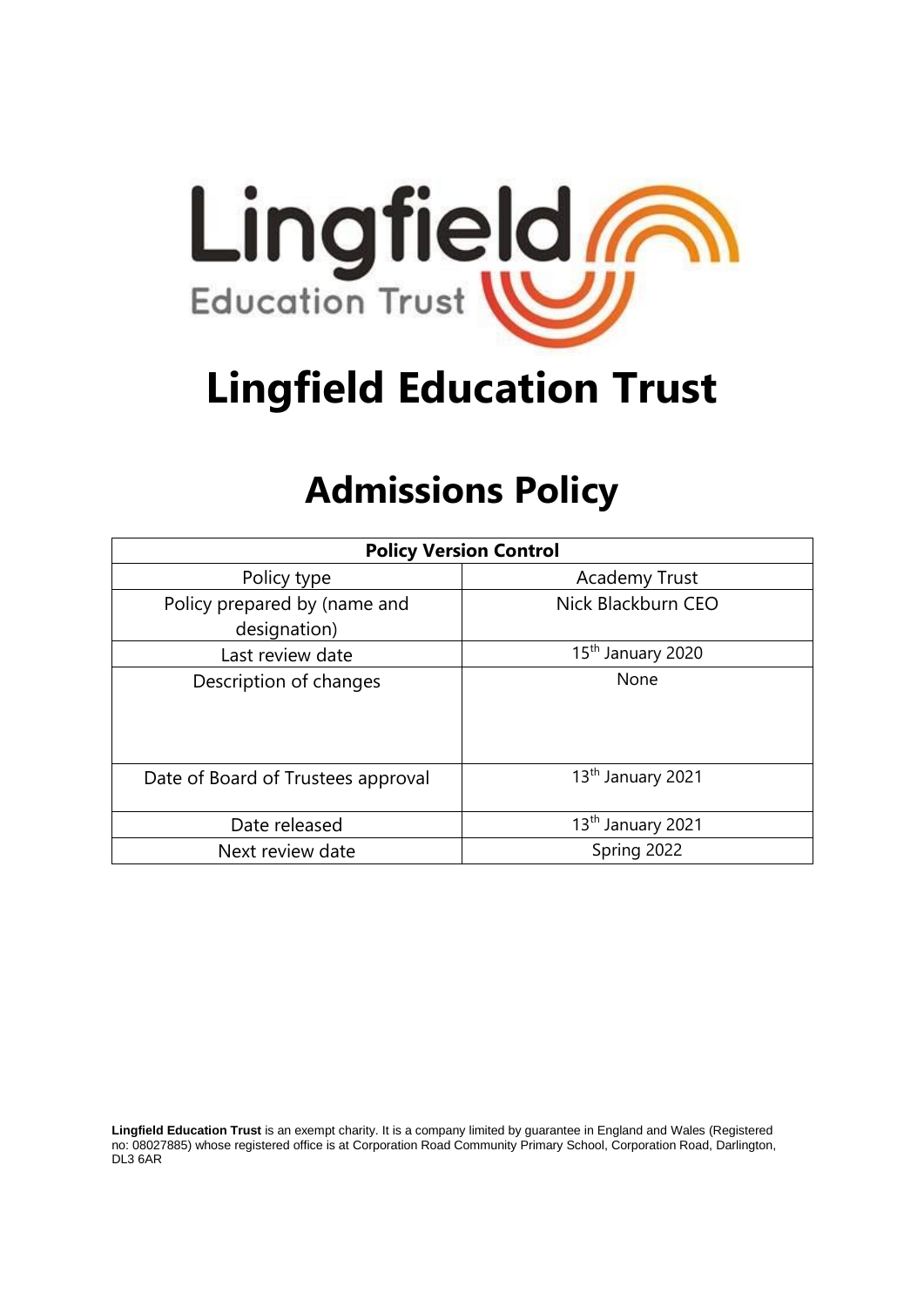# **Lingfield Education Trust Admissions Policy**

#### **Admission Number**

All schools within the Trust have an admission number (i.e. the number of places available). For September 2021, the Published Admissions Numbers into Reception Year for each school in the Trust is:

| Cambrai Primary School                           | 30 |
|--------------------------------------------------|----|
| <b>Corporation Road Community Primary School</b> | 45 |
| <b>Heathfield Primary School</b>                 | 60 |
| Hurworth Primary School                          | 30 |
| Mount Pleasant Primary School                    | 30 |
| Northwood Primary School                         | 60 |
| Hemlington Hall Academy                          | 55 |

# **Admissions Oversubscription Criteria**

If there are more applications than the number of places available in a particular school, then the school is deemed oversubscribed. When stating a preference parents are entitled to state a reason for doing so. However, the only criteria used to allocate places are detailed below.

After the admission of children with special educational needs where a school is named on the statement, and where the number of applicants is greater that the published admission number, applications will be considered against the criteria set out below, in the following order:

# **Priority 1 - Looked After & Previously Looked After Children**

(see appendix 1)

# **Priority 2 – Children previously in state care outside of England**

Children who have been in state care outside of England and ceased to be in care as a result of being adopted. By Children previously in state care outside of England, we mean children that have been looked after outside of England by a public authority, a religious organisation or other provider of care whose sole purpose is to benefit society. The care may have been provided in orphanages or other settings.

#### **Priority 3 - Medical Reasons**

Children with very exceptional medical factors directly relating to school placement. Applications under this criterion should be supported by written evidence from a professional practitioner (see further explanation).

# **Priority 4 - Family Links**

Children who have a brother or sister already attending the Academy and are expected to be on roll at that Academy at the time of admission (see definition).

#### **Priority 5 – Rural**

Children living within the rural wards of the Borough of Darlington / Middlesbrough / North Yorkshire who have been unsuccessful in obtaining a place at one of their preferred schools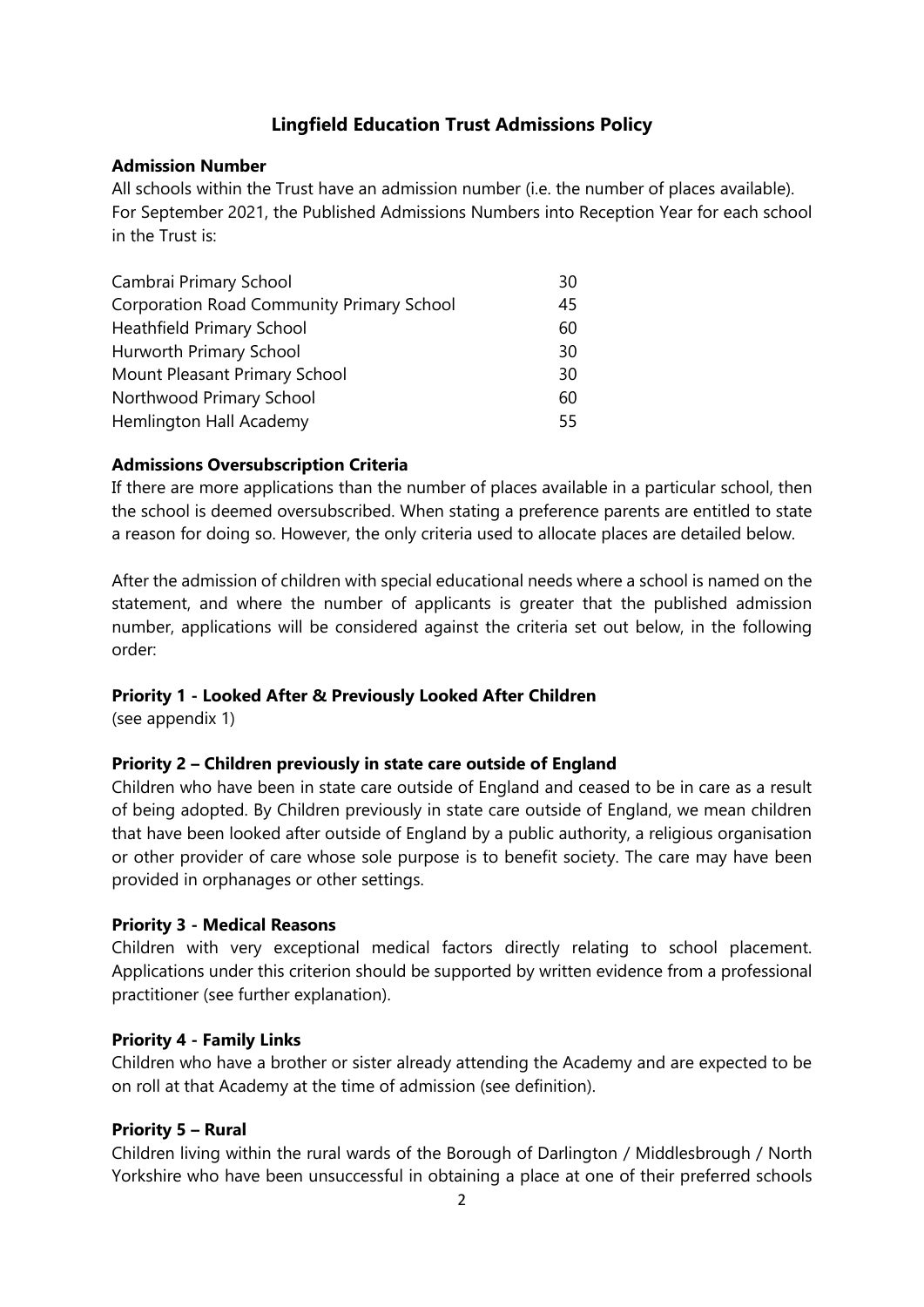AND for whom the nearest alternative school would otherwise be more than two miles from their home will be given priority over other children for places at certain schools (see 'Rural Wards' explanation).

#### **Priority 6 – Distance (Rural Wards of Darlington Borough Council)**

Pupils who live nearest the preferred school measured from the front door of the home address (including flats) to the main school gate, via the shortest route which is paved/tarmacked\*. This will be based on the home address of the child. To remain consistent the LA uses a Geographical Information System to measure all distances.

#### **Priority 7 – Distance (Urban Wards of Darlington Borough Council)**

Children who live nearest the preferred school measured from the front door of the home address (including flats) to the main school gates, by the shortest walking route. This will be based on the home address of the child. To remain consistent the LA uses a Geographical Information System to measure all distances. The LA's priority when measuring a route is to identify the shortest route judged to be safe (safe is lit at regular intervals, paved/tarmacked). The LA accepts that there may be exceptions and will treat each case on its merits.

\*In the rural wards, the Council is aware that the shortest route may not be a safe route to walk. Therefore, if a child living in a rural ward is successful in gaining a place at a school; where the route taken when measured by the LA is paved/tarmacked but not also lit at regular intervals, then the LA will provide assistance with transport, even if it is less than the statutory duty for a child of the appropriate age.

A copy of the map is available in the Guide for Parents and on the Council's website.

#### **Admission at the Normal Point of Entry**

Darlington Borough Council / Middlesbrough Council / North Yorkshire Council, as the Admissions Authority for community and voluntary controlled schools, will consider all preferences for the schools against the relevant oversubscription criteria as set out in Appendix 1. In determining admissions, priority will be given to those applications where the Primary School Application (PSA) is received by the published deadline. Applications received after the deadline ('late' applications) will then be considered.

#### **Consideration of late applications**

If parents/carers believe that there are exceptional/individual circumstances which prevented submission of an application form by the stated deadline e.g. families who have moved in to the area after the closing date or if they are a single parent and have been ill for some time or have been dealing with the death of a close relative, then they must provide clear evidence for the LA.

The LA will then consider each application on an individual basis subject to verification. If the LA decides that the reason given is unacceptable then the application will be considered after the applications received by the deadline and the decision of the LA will be final.

These applications will be considered up to and including the stated deadline in January in the Guide for Parents. Further applications received after the January deadline will only be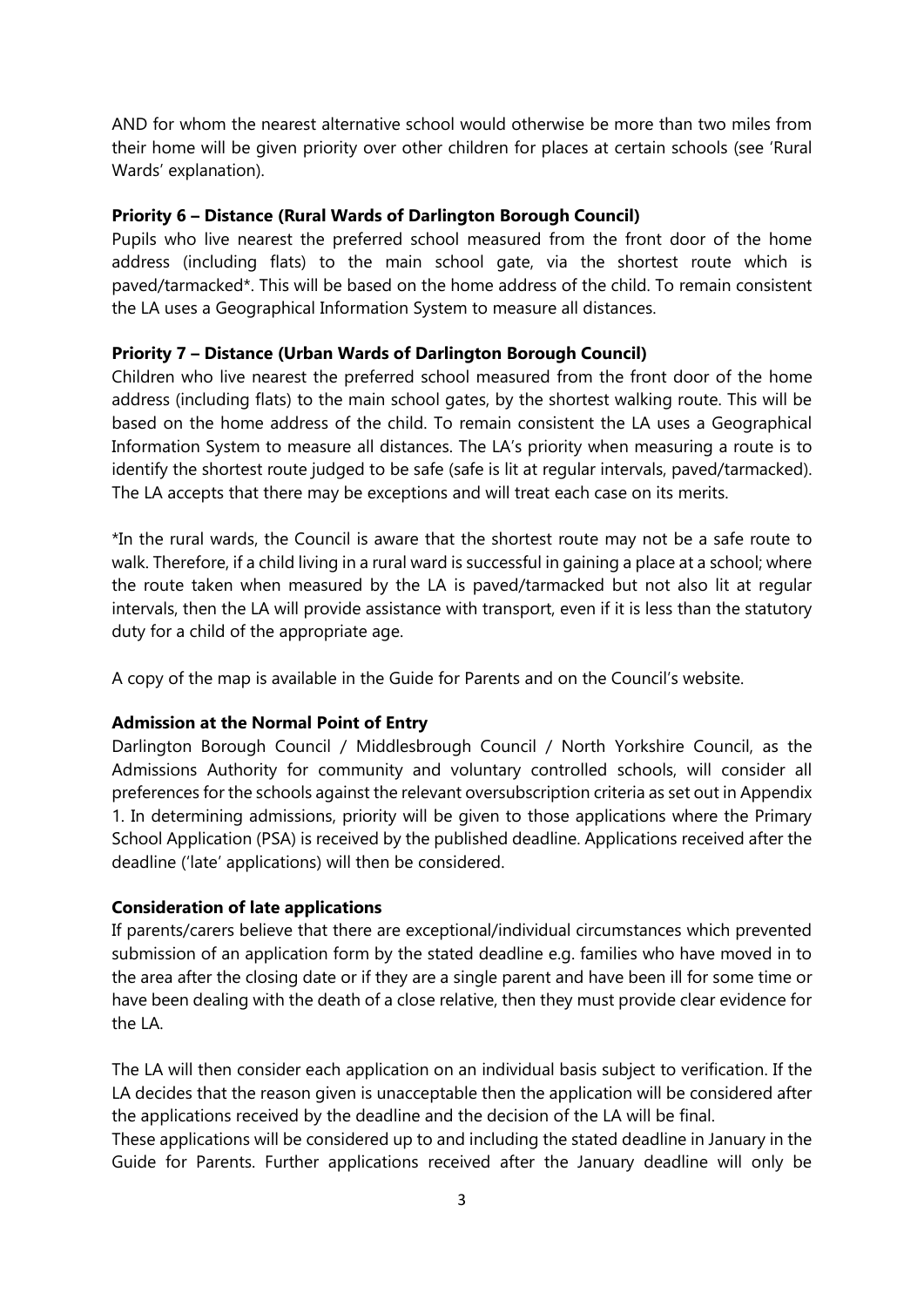considered once the process for allocation has been applied to those applications received by the deadline.

# **Offer Day**

Darlington Borough Council / Middlesbrough Council / North Yorkshire Council will inform parents/carers of the offer of a school place on  $16<sup>th</sup>$  April of the year of entry (or the next working day to this date).

# **Appeals Process**

The LA will issue appeals papers if requested to a parent/carer who has been unsuccessful in their application to gain a place at their preferred school(s) as stated on their form for their child(ren).

# **Admission of Children outside Their Normal Age Group and Deferred Entry**

If a parent seeks a place in a year group outside their normal age group, they should complete an application form and attach a covering letter along with accompanying documentation which details the circumstances behind their request, for example if their child has missed a significant amount of time due to ill health or they believe their child to be gifted and talented. This should be forwarded to the Schools Admissions Manager at Darlington LA, Middlesbrough LA or North Yorkshire LA who will contact the Executive Head Teacher / Head Teacher / Head of School of the school concerned and ask for their views. Once a decision has been made the LA will write to the parent/carer informing them of the decision and setting out the reasons for such.

Parents of summer born children can also make a request to apply for their child to start school in the next academic year after they reach five and should follow the same process but should start the process in the September of the year prior to the year of entry.

# **Admission of Children Below Compulsory School Age**

Schools within Darlington Local Authority, Middlesbrough Local Authority and North Yorkshire Local Authority have a single point of entry in September each year for pupils starting school in Reception. However, children may attend part-time or parents can defer the date their child is admitted until later in the school year but not beyond the academic year of entry.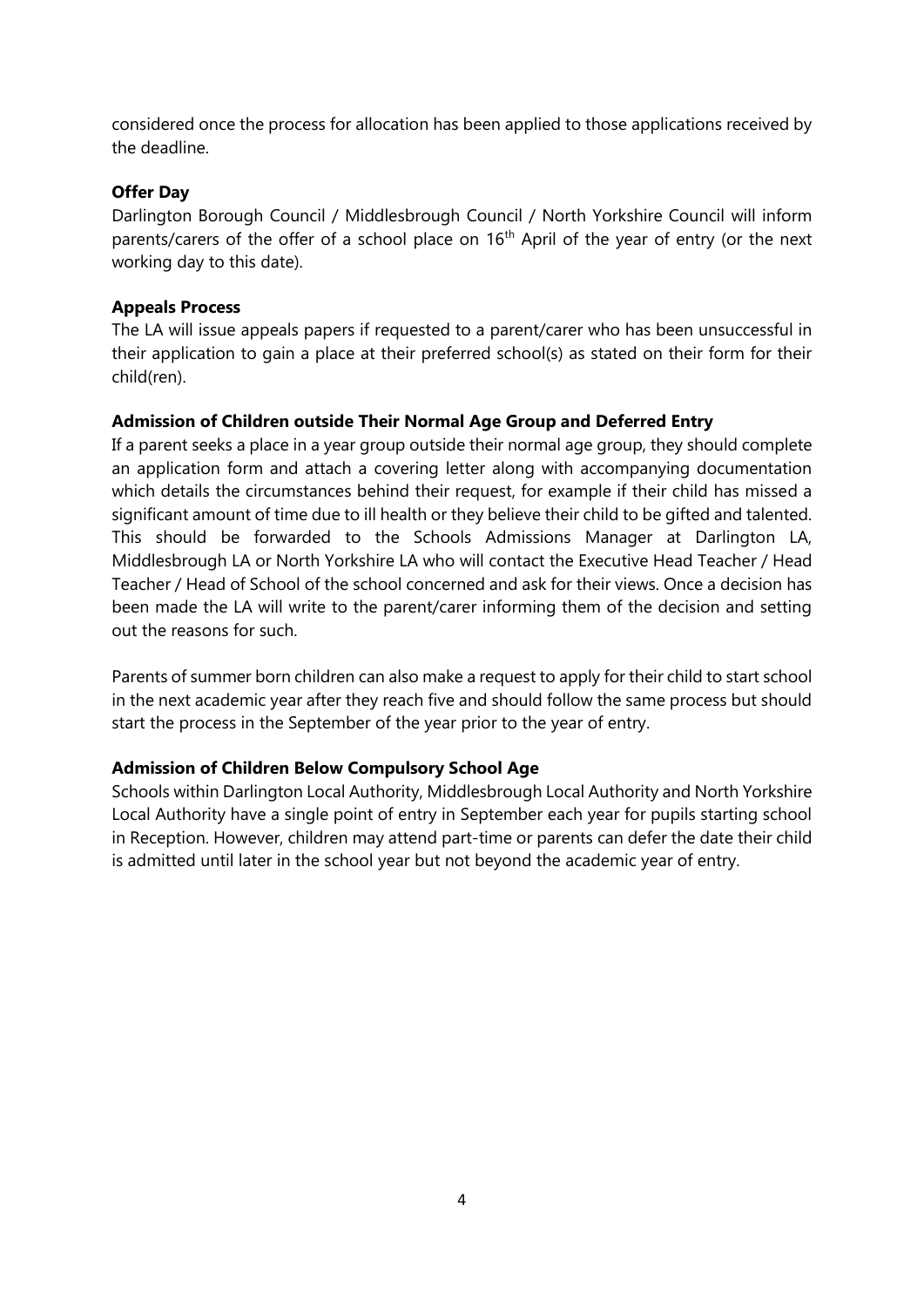# **Appendix 1 - Definitions / Explanations**

# **Looked After Children**

- A **looked after child** is a child who is (a) in the care of a local authority or (b) being provided with accommodation by a local authority in the exercise of their social services functions (see section 22 (1) of the Children Act 1989):
- An **adoption order** is an order under section 46 of the Adoption and Children Act 2002.
- A **child arrangement order** is an order outlining the arrangements as to the person with whom the child will live under section 8 of the Children Act 1989.
- A **special guardianship order** is an order appointing one or more individuals to be a child's social guardian or guardians

# **Home Address**

The address is used for applying the admissions criteria. This means that when you state your school preferences you must give the home address at the time of application. You must not give the address of child-minders or other family members who may share in the care of your child. For parents/carers who may have more than one property, reference should only be made to the property in which they and the child(ren) mainly reside (Monday to Friday).

Where parents/carers are separated and the child lives for periods with both, then the home address will be that of the parent that receives the Child Benefit. If Child Benefit is not being claimed then the LA will ask both parents to agree which address should be used as the home address.

If the main address has changed temporarily, for example where a parent/carer resides with extended family during a period of sickness or takes up temporary accommodation due to building works/renovation, then the home address remains that at which the parent/carer was resident before the period of temporary residence began. However, if you have sold your property (exchanged contracts) and move into temporary accommodation, you will be required to provide evidence of your situation and a decision will be make based upon the evidence provided.

# **Tiebreak**

In the event of a tie-break in any criteria, distance will be the deciding factor. The Authority will carry out a thorough investigation, which may involve an Officer walking the route using a pedometer.

# **Multiple Births**

For multiple births where only 1 place remains, infant classes will be allowed to exceed the statutory limit where the 31<sup>st</sup> child is a twin or from multiple births. The 'excepted' pupil will be allowed for the time in Key Stage 1 or until the class numbers fall back to current class size limit.

# **Medical Criterion**

If a parent states their preference for a school and indicates their reason for doing so is 'medical', then they will be required to send a supporting letter from a professional